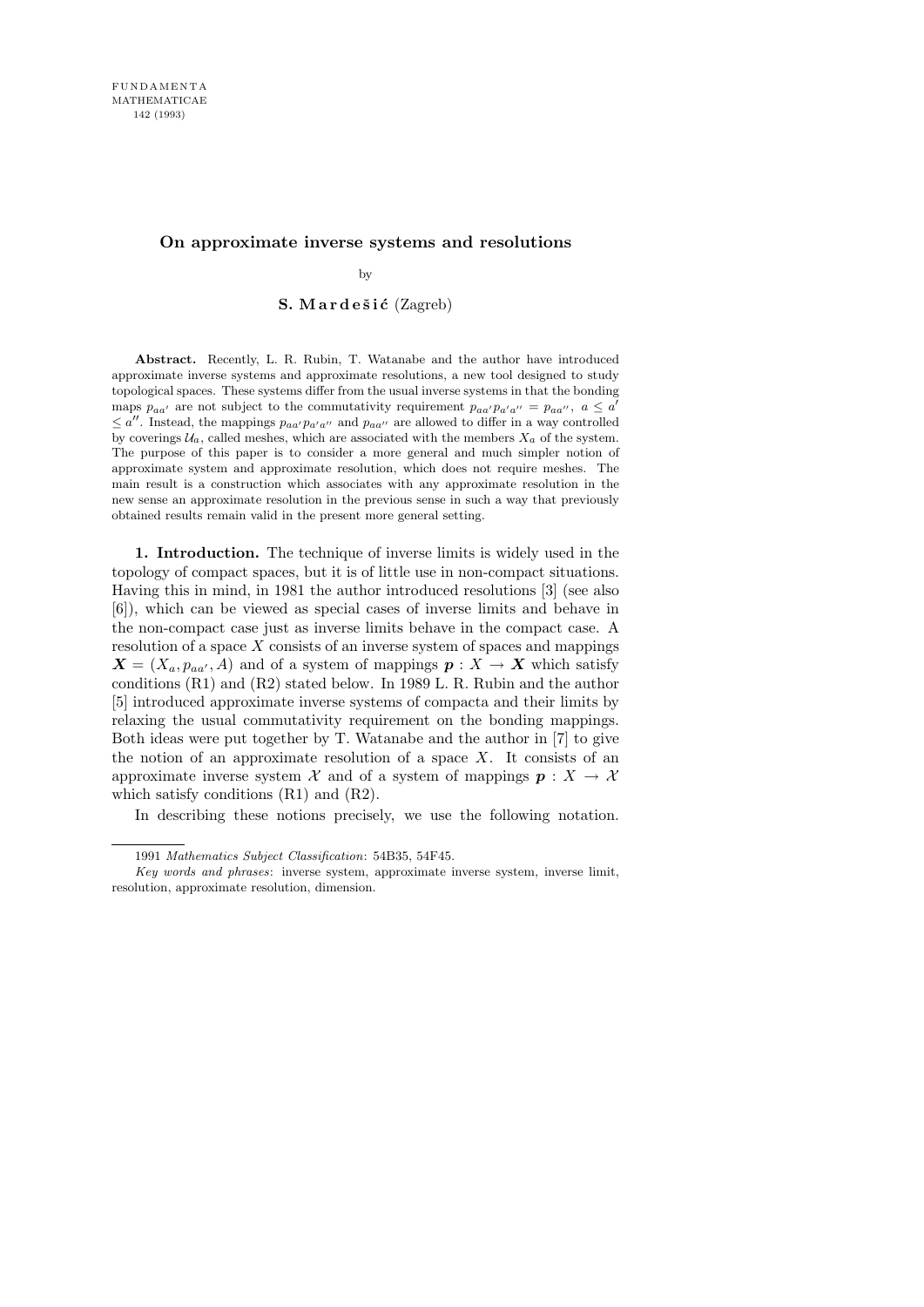$Cov(X)$  is the set of all normal coverings of a topological space X. If  $U \in \text{Cov}(X)$  and  $A \subseteq X$ , then st $(A, \mathcal{U})$  denotes the union of all  $U \in \mathcal{U}$ such that  $U \cap A \neq \emptyset$ . We denote by st( $\mathcal{U}$ ) the covering formed by all sets st(U,U),  $U \in \mathcal{U}$ . We put st<sup>n+1</sup>( $\mathcal{U}$ ) = st(st<sup>n</sup>( $\mathcal{U}$ )). If  $\mathcal{U}, \mathcal{V} \in \text{Cov}(X)$  and  $\mathcal{V}$  refines U, we write  $V \prec U$ . If st(V) refines U we say that V is a star-refinement of U. If  $f, f' : Y \to X$  are U-near mappings, we write  $(f, f') \prec U$ .

An approximate inverse system was defined in [7] (see also [5]) as a collection  $\mathcal{X} = (X_a, \mathcal{U}_a, p_{aa'}, A)$ , where  $(A, \leq)$  is an unbounded directed set,  $X_a, a \in A$ , is a topological space,  $\mathcal{U}_a, a \in A$ , is a normal covering of  $X_a$ , called the mesh of  $X_a$  and  $p_{aa'} : X_{a'} \to X_a$ ,  $a \le a'$ , are mappings, called the bonding mappings. Three conditions were imposed:

(A1)  $(p_{aa_1}p_{a_1a_2}, p_{aa_2}) \prec \mathcal{U}_a, \ a \leq a_1 \leq a_2, \ p_{aa} = \text{id}.$ 

(A2) For any  $a \in A$  and any  $\mathcal{U} \in \text{Cov}(X_a)$ , there exists an  $a' \ge a$  such that  $(p_{aa_1}p_{a_1a_2}, p_{aa_2}) \prec \mathcal{U}$ , for  $a_2 \ge a_1 \ge a'$ .

(A3) For any  $a \in A$  and any  $\mathcal{U} \in \text{Cov}(X_a)$ , there exists an  $a' \ge a$  such that  $\mathcal{U}_{a''} \prec (p_{aa''})^{-1}(\mathcal{U})$ , for each  $a'' \ge a'$ .

In this paper we refer to approximate systems defined as above as to gauged approximate systems. The main purpose of the paper is to consider the following more general and much simpler notion of an approximate system, which does not use meshes and which was introduced by M. G. Charalambous for systems of uniform spaces [1].

DEFINITION 1. An approximate inverse system is a collection  $X =$  $(X_a, p_{aa'}, A)$ , where  $(A, \leq)$  is a directed preordered set,  $X_a, a \in A$ , is a topological space and  $p_{aa'} : X_{a'} \to X_a, a \le a'$ , are mappings such that  $p_{aa} = id$  and condition (A2) is satisfied.

Other basic notions, defined in [7], include approximate mappings of a space into an approximate system, the limit of an approximate system and approximate resolutions of a space. These notions referred to gauged approximate systems, i.e. systems endowed with meshes, but made no explicit use of meshes. Therefore, in the present paper we adopt these definitions with no changes.

DEFINITION 2. An approximate mapping  $f: Z \to X$  of a space Z into an approximate system is a collection of mappings  $f_a: Z \to X_a, a \in A$ , such that the following condition holds:

(AS) For any  $a \in A$  and any  $\mathcal{U} \in \text{Cov}(X_a)$ , there exists an  $a' \ge a$  such that  $(p_{aa''}f_{a''}, f_a) \prec \mathcal{U}$ , for each  $a'' \ge a'$ .

DEFINITION 3. A *limit* of an approximate system  $X$  is an approximate mapping  $p : X \to X$  of a space X which has the following universal property: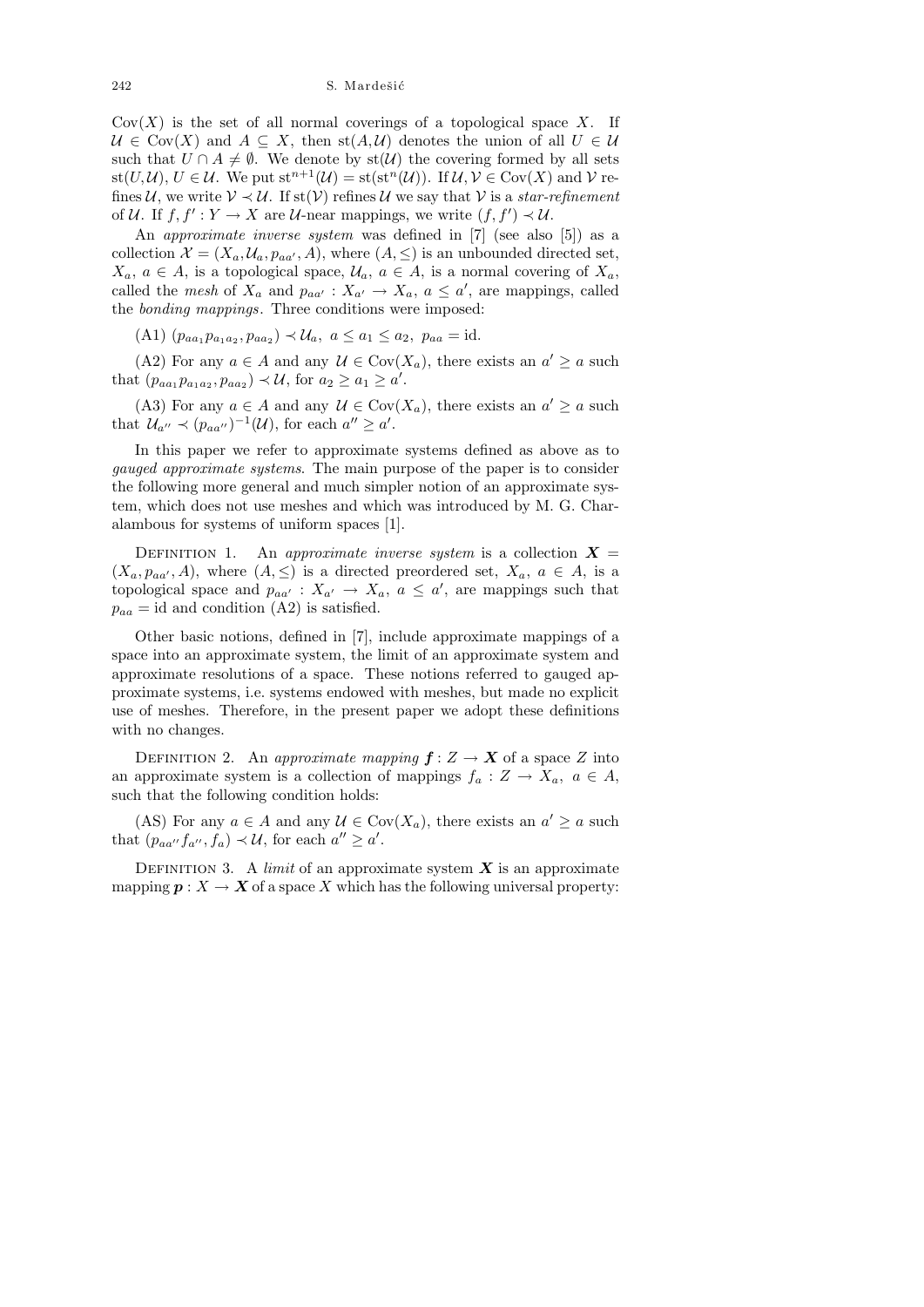Note that this definition immediately implies uniqueness of limits (up to natural homeomorphism).

DEFINITION 4. An *approximate resolution* of a space  $X$  consists of an approximate system X and of an approximate mapping  $p = (p_a) : X \to X$ with the following properties:

(R1) For any polyhedron P, open covering V of P and mapping  $f: X \rightarrow$ P, there exists an  $a \in A$  such that for any  $a' \geq a$  there exists a mapping  $g: X_{a'} \to P$  satisfying  $(gp_{a'}, f) \to V$ .

(R2) For any polyhedron P and open covering V of P, there exists a  $\mathcal{V}' \in \text{Cov}(P)$  such that, for any  $a \in A$  and mappings  $g, g' : X_a \to P$  which satisfy  $(gp_a, g'p_a) \prec \mathcal{V}'$ , there exists an  $a' \ge a$  such that  $(gp_{aa''}, g'p_{aa''}) \prec \mathcal{V}$ , for each  $a'' \geq a$ .

In this paper we use boldface characters to denote approximate systems and approximate resolutions in the sense of the above definitions, while gauged approximate systems and gauged approximate resolutions are denoted by script characters.

 $R$  e m a r k 1. Obviously, every usual inverse system  $X$  is an approximate inverse system in the sense of Definition 1 and every resolution  $p: X \to X$ is an approximate resolution in the sense of Definition 4.

Our main results show that theorems proved before for gauged approximate systems and gauged approximate resolutions also hold for approximate systems and approximate resolutions in the sense of this paper. These results are derived by using a construction which assigns to any approximate system  $\boldsymbol{X}$  a closely related gauged approximate system  $\mathcal{X}$ , called the *induced* gauged approximate system. A statement proved valid for gauged systems is valid for  $X$ , which implies its validity for  $X$ .

Following [5], M. G. Charalambous [1] recently developed a theory of approximate inverse systems of uniform spaces using only property (A2). This was one of the reasons why the author attempted to clarify the relationship between approximate systems satisfying only condition (A2) and gauged systems, i.e. systems satisfying conditions  $(A1)$ – $(A3)$ . Some of Charalambous' results are closely related to some of ours (e.g., to our Theorem 11).

In [7], beside gauged approximate systems X and resolutions  $p: X \to X$ also approximate mappings  $f = (f, f_b) : \mathcal{X} \to \mathcal{Y}$  between such systems were defined. Then an equivalence relation between approximate mappings  $f = (f, f_b) : \mathcal{X} \to \mathcal{Y}$  was introduced, thus yielding equivalence classes of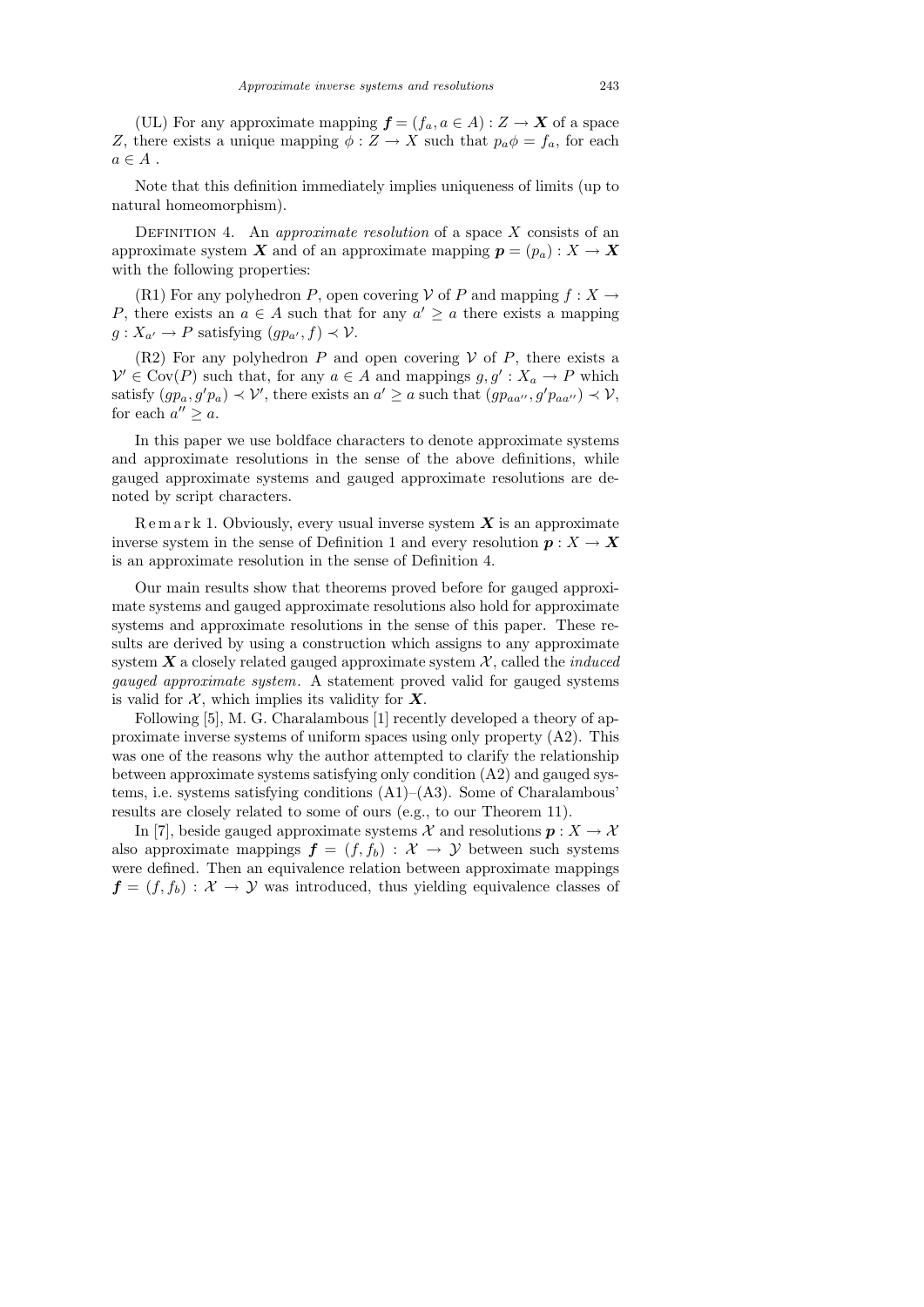approximate mappings  $[f]$ . Moreover, for cofinite resolutions consisting of topologically complete spaces a composition of equivalence classes of approximate mappings was defined. It was proved that in this way one obtains a category denoted by APRES [7, Theorem 8.12]. Finally, it was shown that the restriction  $APRES_{POL}$  of this category to systems which consist of polyhedra is a category equivalent to the category of topologically complete spaces and continuous mappings [7, Theorem 8.13].

It is natural to ask whether analogous results also hold for approximate systems in the sense of the present paper, i.e. for systems satisfying only condition (A2). These questions are studied in detail in a comprehensive paper by V. Matijević and N. Uglešić  $[8]$ . They define approximate mappings  $f = (f, f_b) : X \to Y$  and their equivalence classes in a natural way. However, when they tried to define composition of morphisms and prove the key results for systems of polyhedra, they were forced to introduce an additional condition on the systems, which itself implies that the systems can be endowed with meshes in such a manner that they become systems in the sense of [7]. After all, in [9] Watanabe introduced meshes in order to be able to organize usual (commutative) resolutions and their approximate mappings into a category. On the other hand, there are many problems in topology where there is no need for mappings. This justifies studying non-gauged systems even if one does not have a category.

2. The main construction. In this section we describe the main construction and establish its basic properties, listed in the following theorem.

THEOREM 1. Let  $\mathbf{X} = (X_a, p_{aa'}, A)$  be an approximate system. Then there exist a gauged approximate system  $\mathcal{X} = (Y_b, \mathcal{U}_b, q_{bb'}, B)$  and an increasing function  $s : B \to A$  with the following properties:

- (i) B is antisymmetric, directed, unbounded and cofinite.
- (ii)  $Y_b = X_{s(b)}, q_{bb'} = p_{s(b)s(b')}, b, b' \in B, b \leq b'.$
- (iii)  $s : B \to A$  is surjective.

For any such gauged system  $\mathcal X$  we say that it is induced by  $\mathbf X$ .

Proof. In the proof we use some ideas from a recent paper by Vlasta Matijević and the author [4]. The index set  $B$  is defined as the union of a sequence of infinite, ordered, antisymmetric, cofinite sets  $\emptyset \subseteq B_0 \subseteq B_1 \subseteq \ldots$ such that the restriction of the ordering of  $B_n$  to  $B_{n-1}$  coincides with the ordering of  $B_{n-1}$ . The ordering of B is the unique ordering whose restriction to each  $B_n$  yields the ordering of  $B_n$ . In order to define  $s : B \to A$ , we will define a sequence of increasing functions  $s_n : B_n \to A$  such that  $s_n$  extends  $s_{n-1}$ . Then s is the only function with  $s|B_n = s_n$ , for all n. Clearly, s defined in this way is an increasing function. Once  $s(b), s(b')$  are defined,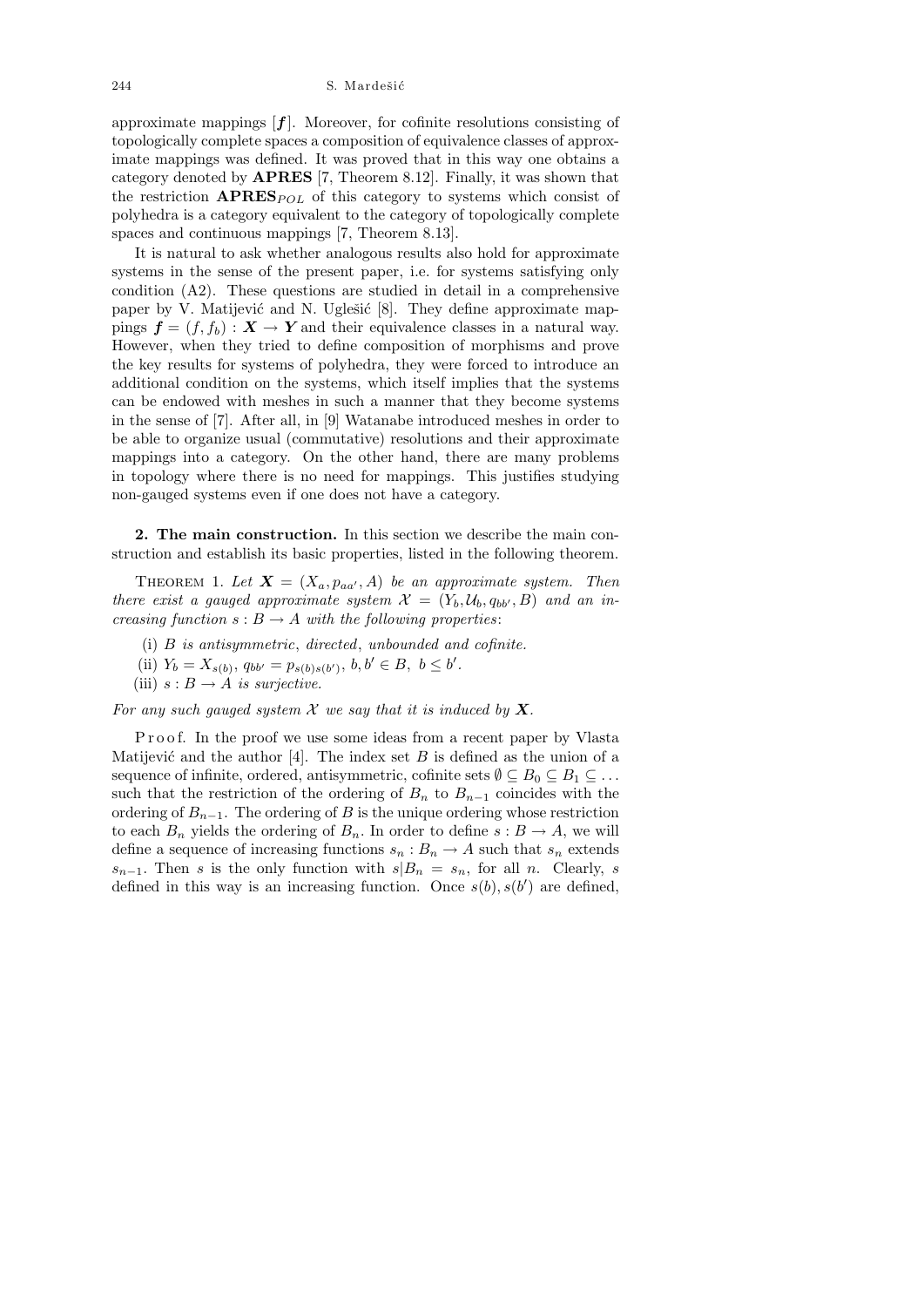The ordered set B has a special structure which we now describe. The set  $C_n = B_n \setminus B_{n-1}$  is the set of all maximal elements of  $B_n$ ; it is an infinite set, for  $n \geq 0$ . If  $i < j$ ,  $c_i \in C_i$ ,  $c_j \in C_j$  and  $c_i < c_j$ , i.e.  $c_i \leq c_j$  and  $c_i \neq c_j$ , we require the existence of a chain  $c_i < c_{i+1} < \ldots < c_j$ , where  $c_k \in C_k$ ,  $i \leq k \leq j$ . Finally, we require that for any two elements  $c_{n-1}, c'_{n-1} \in C_{n-1}$ , there exists an element  $c_n \in C_n$  such that  $c_{n-1} < c_n$  and  $c'_{n-1} < c_n$ . Clearly, B constructed in this way is a cofinite unbounded directed ordered set.

We will also define, for each pair  $c_i \in C_i$ ,  $c_{i+1} \in C_{i+1}$ ,  $c_i < c_{i+1}$ , a covering  $\mathcal{V}_{c_i c_{i+1}} \in \text{Cov}(Y_{c_i})$ . The sets  $B_n$ , the functions  $s_n = s | B_n$ , the coverings  $\mathcal{U}_b$ ,  $b \in B_n$ , and the coverings  $\mathcal{V}_{c_ic_{i+1}}, i+1 \leq n$ , will be defined by induction on  $n$ . We require that these objects satisfy the following conditions:

$$
(1) \quad (p_{s(b)s(b_1)}p_{s(b_1)a'}, p_{s(b)a'}) \prec \mathcal{U}_b, b, b_1 \in B_n, a' \in A, b \le b_1, s(b_1) \le a'
$$

$$
(2) \quad (p_{s(c_i)a'}p_{a'a''}, p_{s(c_i)a''}) \prec \mathcal{V}_{c_ic_{i+1}},
$$
  
\n
$$
i+1 \leq n, a', a'' \in A, s(c_{i+1}) \leq a' \leq a'',
$$
  
\n
$$
(3) \quad \mathcal{U}_{b''} \prec (p_{s(c_i)s(b'')})^{-1}(\mathcal{V}_{c_ic_{i+1}}), \quad b'' \in B_n, c_{i+1} \leq b''.
$$

Finally, we require that for any  $c_i \in C_i$ , and any covering  $\mathcal{V}_{c_i} \in \text{Cov}(Y_{c_i})$ , there exists a  $c_{i+1} \in C_{i+1}$  such that

(4) 
$$
c_i < c_{i+1}, \quad \mathcal{V}_{c_i c_{i+1}} = \mathcal{V}_{c_i}, \quad i+1 \leq n.
$$

We begin the induction by choosing for  $B_0 = C_0$  any infinite set and for  $s_0 : B_0 \to A$  a surjective function. We consider  $B_0$  to be totally unordered. For  $b \in B_0$ , we take for  $\mathcal{U}_b$  any normal covering of  $Y_b$ . Let us now assume that we have already defined all the data referring to integers  $\leq n$ . In the induction step to  $n + 1$ , we first define  $C_{n+1}$  as the set of all ordered quadruples

(5) 
$$
c_{n+1} = (c_n, c'_n, \mathcal{V}_{c_n}, \mathcal{V}_{c'_n}),
$$

where  $c_n, c'_n$  are different elements of  $C_n$  and  $\mathcal{V}_{c_n}, \mathcal{V}_{c'_n}$  are arbitrary open coverings of  $Y_{c_n}$  and  $Y_{c'_n}$  respectively. We then put

(6) 
$$
B_{n+1} = B_n \cup C_{n+1} \, .
$$

The ordering on  $B_{n+1}$  is defined so that it agrees with the ordering already defined on  $B_n$ . The set  $C_{n+1} \subseteq B_{n+1}$  is considered to be totally unordered. For  $c_{n+1}$  as in (5), we put  $c_n < c_{n+1}$ ,  $c'_n < c_{n+1}$  and consider  $c_n$  and  $c'_n$  to be the only predecessors of  $c_{n+1}$  belonging to  $C_n$ . For  $b \in B_{n-1}$ , we put  $b < c_{n+1}$  if and only if  $b < c_n$  or  $b < c'_n$ . Clearly, this defines an ordering on  $B_{n+1}$  which has all the desired properties.

,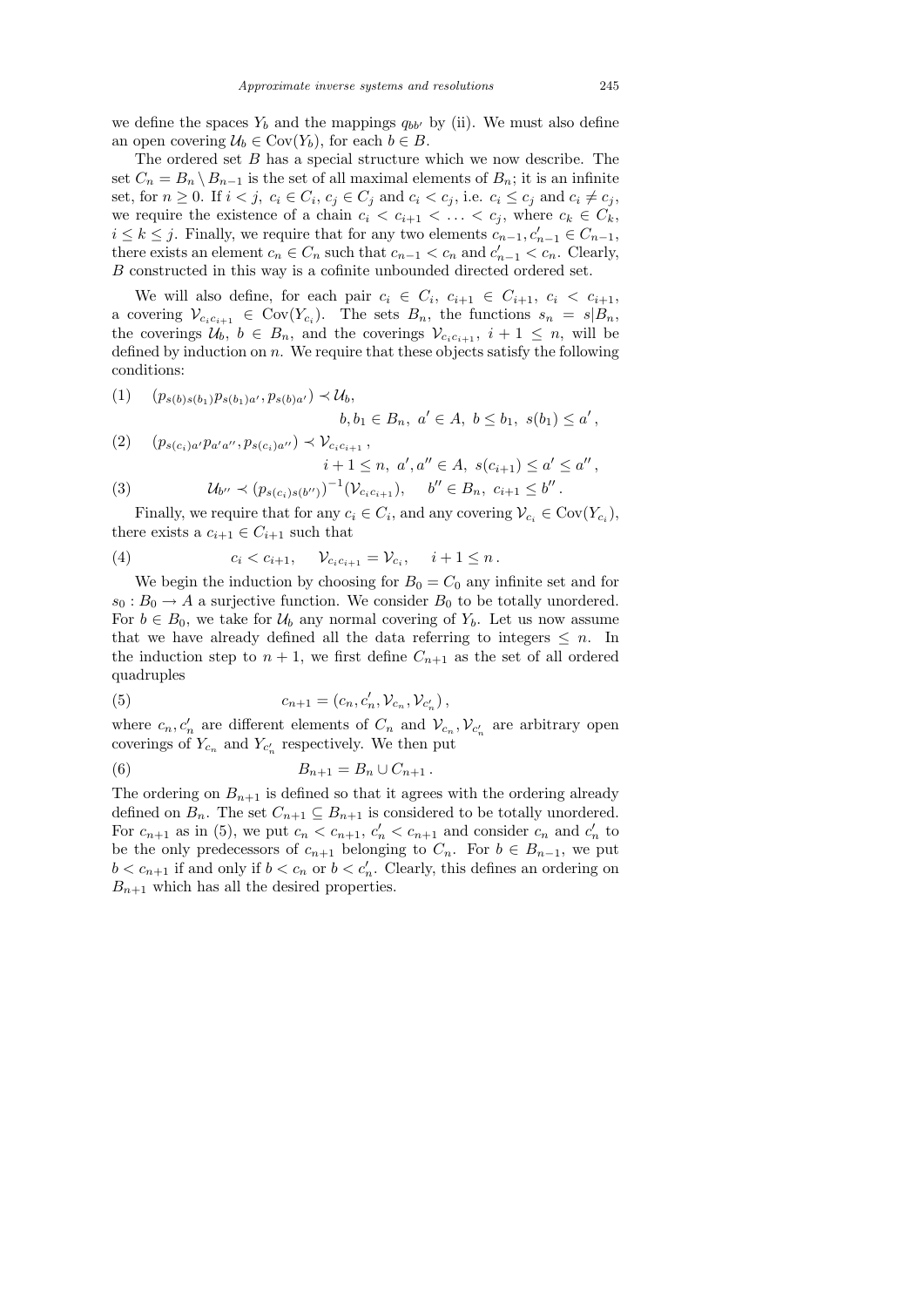For  $c_{n+1}$  as in (5), we put

(7) 
$$
V_{c_n c_{n+1}} = V_{c_n}, \quad V_{c'_n c_{n+1}} = V_{c'_n}.
$$

Since  $C_n$  is infinite, for a given  $c_n \in C_n$ , we can choose a  $c'_n \in C_n$  which differs from  $c_n$ . Then (7) yields a  $c_{n+1}$  which satisfies (4).

Now we must extend  $s|B_n : B_n \to A$  to  $s|B_{n+1} : B_{n+1} \to A$  by defining  $s(c_{n+1}) \in A$ , for  $c_{n+1} \in C_{n+1}$ . First note that  $c_{n+1}$  has finitely many predecessors  $b \in B_n$ ,  $b < c_{n+1}$ . Therefore, by (A2) applied to X, there exists an  $a \in A$  such that  $a \geq s(b)$ , for  $b < c_{n+1}$ , and

(8) 
$$
(p_{s(b)a'}p_{a'a''}, p_{s(b)a''}) \prec \mathcal{U}_b, \quad a', a'' \in A, \ a \le a' \le a''.
$$

For a given  $c_{n+1} \in C_{n+1}$ , there are only two elements  $c_n \in C_n$ ,  $c_n < c_{n+1}$ . Therefore, using  $(A2)$  for  $X$ , one can achieve that

(9)  $(p_{s(c_n)a'}p_{a'a''}, p_{s(c_n)a''}) \prec \mathcal{V}_{c_nc_{n+1}}, \quad a', a'' \in A, \ a \leq a' \leq a''.$ 

Now define  $s(c_{n+1}) = a$ . Formulas (8) and (9) show that (1) and (2) remain valid also for  $n+1$ . Since each  $b'' \in B_n$  has only finitely many predecessors, it is possible to choose a sufficiently fine covering  $\mathcal{U}_{b''}$  of  $Y_{b''}$  so that (3) remains valid also for  $n + 1$ .

It is now easy to verify that  $\mathcal X$  is a gauged approximate system. Indeed, condition (A1) follows from (1) by putting  $a' = s(b_2)$ , because  $b \le b_1 \le b_2$ implies  $s(b_1) \leq s(b_2) = a'$ ,  $p_{s(b)s(b_1)} = q_{bb_1}, p_{s(b_1)a'} = q_{b_1b_2}, p_{s(b)a'} = q_{bb_2}$ . In order to verify condition (A2), consider any  $b = c_i \in C_i \subseteq B$  and any covering  $U \in \text{Cov}(Y_{c_i})$ . By (4), there exists a  $c_{i+1} \in C_{i+1}$  such that  $c_i$  $c_{i+1}$  and  $\mathcal{V}_{c_ic_{i+1}} = \mathcal{U}$ . Then (2) shows that (A2) holds for  $b' = c_{i+1}$ . Indeed,  $b < b'$  and  $b' \le b_1 \le b_2$  imply  $s(b') \le a' = s(b_1) \le a'' = s(b_2)$ . Moreover,  $p_{s(c_i)a'} = q_{bb_1}, p_{a'a''} = q_{b_1b_2}, p_{s(c_i)a''} = q_{bb_2}.$  In order to verify condition (A3), consider  $b \in B$  and any covering  $\mathcal{U} \in \text{Cov}(Y_b)$ . As above, choose  $c_{i+1} \in C_{i+1}$  so that  $b = c_i < c_{i+1}$  and  $\mathcal{V}_{c_i c_{i+1}} = \mathcal{U}$ . Then, for  $b' = c_{i+1}$  and  $b'' \in B$ ,  $b'' \ge b'$ , (3) applies and yields (A3), as desired. Condition (iii) is satisfied, because already  $s|B_0 = s_0$  is a surjection onto A.

 $R$ e m a r k 2. In Theorem 1 assertion (iii) can be strengthened to

(iii)' For any  $a \in A$  and  $W \in Cov(X_a)$ , there exists an element  $b \in B$ such that  $a = s(b)$  and  $\mathcal{W} = \mathcal{U}_b$ .

In order to obtain also condition (iii)', it suffices to change the initial step in the above construction, i.e. to modify the definition of  $B_0$ ,  $s_0$  and  $\mathcal{U}_b$ , for  $b \in B_0$ . We take an infinite set D and a surjection  $t : D \to A$ . Then  $B_0$  is the set of all pairs  $b = (d, W)$ , where  $d \in D$  and  $W \in Cov(X_{t(d)})$ . As before, we consider  $B_0$  as totally unordered and we define  $s_0$  by putting  $s_0(d, W) = t(d)$ . Finally, for  $b = (d, W)$ , we put  $\mathcal{U}_b = \mathcal{W}$ . For any  $a \in A$ and  $W \in Cov(X_a)$ , there exists a  $d \in D$  such that  $t(d) = a$ . Therefore, for  $b = (d, W)$ , we have  $s_0(b) = a$  and  $\mathcal{U}_b = \mathcal{W}$ , as required by (iii)'.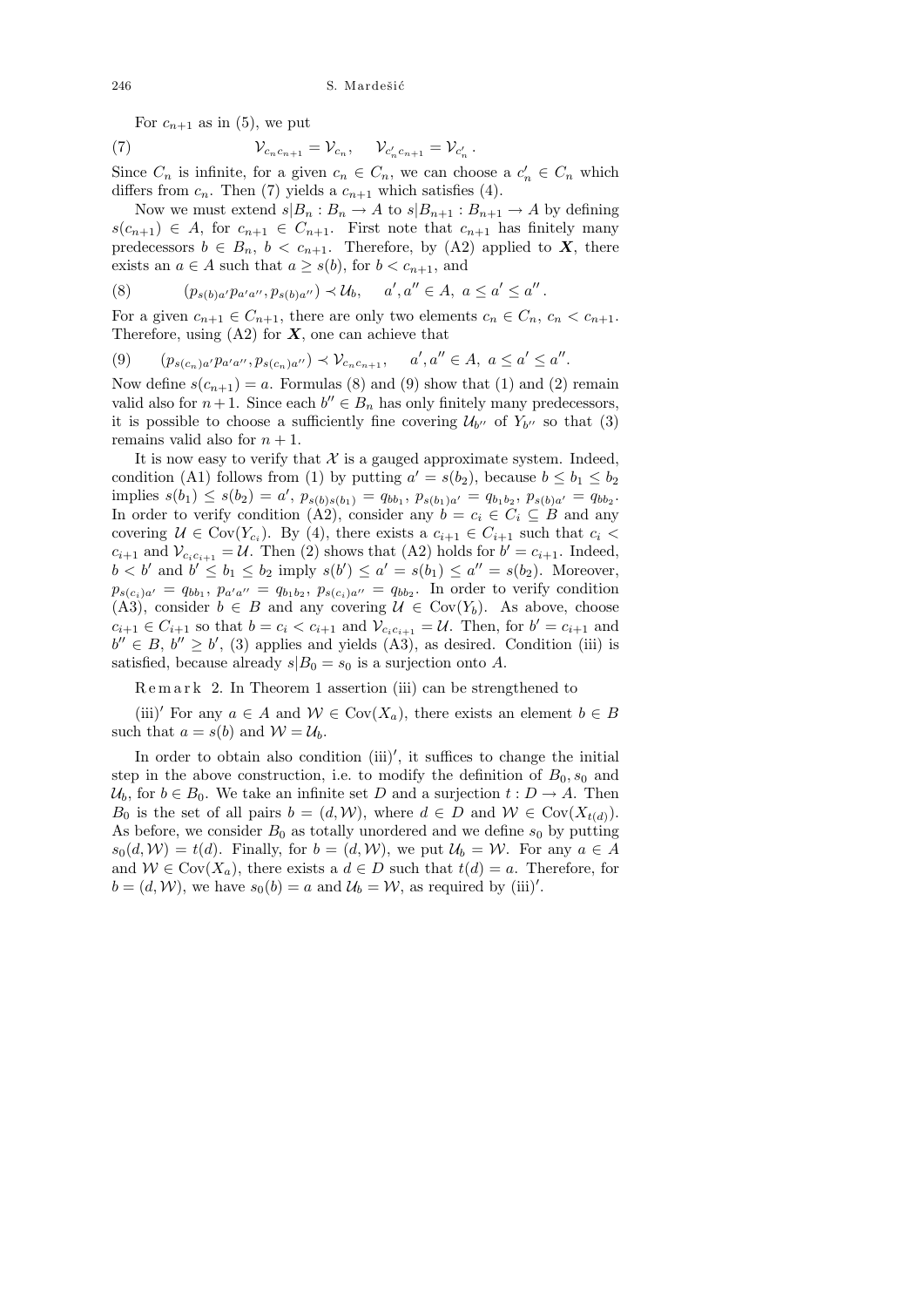3. Approximate mappings and limits. In this section we show how an approximate mapping  $f: Z \to X$  induces an approximate mapping  $g:$  $Z \to \mathcal{X}$  and vice versa. It follows that an approximate mapping  $p : X \to X$ is a limit if and only if the induced approximate mapping  $q: X \to \mathcal{X}$  is a limit.

THEOREM 2. Let  $X$  be an approximate system and  $X$  an induced gauged system (see Theorem 1). Let  $f = (f_a) : Z \to X$  be an approximate mapping. Then the mappings  $g_b = f_{s(b)} : Z \to Y_b, b \in B$ , form an approximate mapping  $g = (g_b) : Z \to \mathcal{X}$ , said to be induced by f.

Proof. We must show that  $g$  satisfies condition (AS). Consider any  $b \in B$  and  $\mathcal{U} \in \text{Cov}(Y_b)$ . Put  $a = s(b)$  and note that  $Y_b = X_{s(b)}$ . Since f has property (AS), there exists an  $a' \geq a$  such that  $(f_a, p_{aa''}f_{a''}) \prec U$ , for each  $a'' \ge a'$ . By Theorem 1(iii), there exists a  $b^* \in B$  such that  $s(b^*) = a'$ . By directedness of B, there exists a  $b' \geq b, b^*$ . Therefore,  $b'' \geq b'$  implies  $a'' = s(b'') \geq s(b') \geq s(b^*) = a'$ , and we obtain the desired conclusion  $(g_b, q_{bb''}g_{b''}) = (f_{s(b)}, p_{s(b)s(b'')}f_{s(b'')}) \prec \mathcal{U}$ , for each  $b'' \geq b'$ .

THEOREM 3. Let  $X$  be an approximate system and  $X$  an induced gauged approximate system (see Theorem 1). Let  $g = (g_b) : Z \to X$  be an approximate mapping and let  $t : A \rightarrow B$  be a function such that  $st = id$ . Then the mappings  $f_a = g_{t(a)} : Z \to X_a, a \in A$ , form an approximate mapping  $f = (f_a) : Z \to X$ , said to be induced by g.

Proof. Note that  $t$  is not assumed to be increasing, which makes the proof more difficult. We must verify condition (AS) for the collection of mappings  $(f_a)$ . Consider any  $a \in A$  and  $\mathcal{U} \in \text{Cov}(X_a)$ . Choose a starrefinement V of U. Applying (A2) to  $p$ , we obtain an  $a' \geq a$  such that

(1) 
$$
(p_{aa_1}p_{a_1a_2}, p_{aa_2}) \prec \mathcal{V}, \quad a_2 \ge a_1 \ge a'.
$$

We will show that  $a'$  has the property required by (AS) for  $(f_a)$ , i.e.

(2) 
$$
(f_a, p_{aa''}f_{a''}) \prec \mathcal{U}, \quad \forall a'' \geq a'.
$$

Indeed, let  $a'' \ge a'$ . Put  $b = t(a)$ ,  $b'' = t(a'')$ ,  $\mathcal{V}'' = (p_{aa''})^{-1}(\mathcal{V})$ . By (AS) for  $g$ , there exists a  $b^* \geq b, b''$  such that

$$
(3) \t\t\t (g_b, q_{bb^*}g_{b^*}) \prec \mathcal{V},
$$

(4) 
$$
(g_{b''}, q_{b''b^*}g_{b^*}) \prec \mathcal{V}''.
$$

Note that  $s(b) = st(a) = a$  and put  $a^* = s(b^*)$ . Then  $q_{bb^*} = p_{aa^*}$ . Moreover,  $g_b = g_{t(a)} = f_a$ . Therefore, (3) becomes

(5) 
$$
(f_a, p_{aa^*}g_{b^*}) \prec \mathcal{V}.
$$

Now note that  $s(b'') = st(a'') = a''$  and therefore  $q_{b''b^*} = p_{a''a^*}$ . Moreover,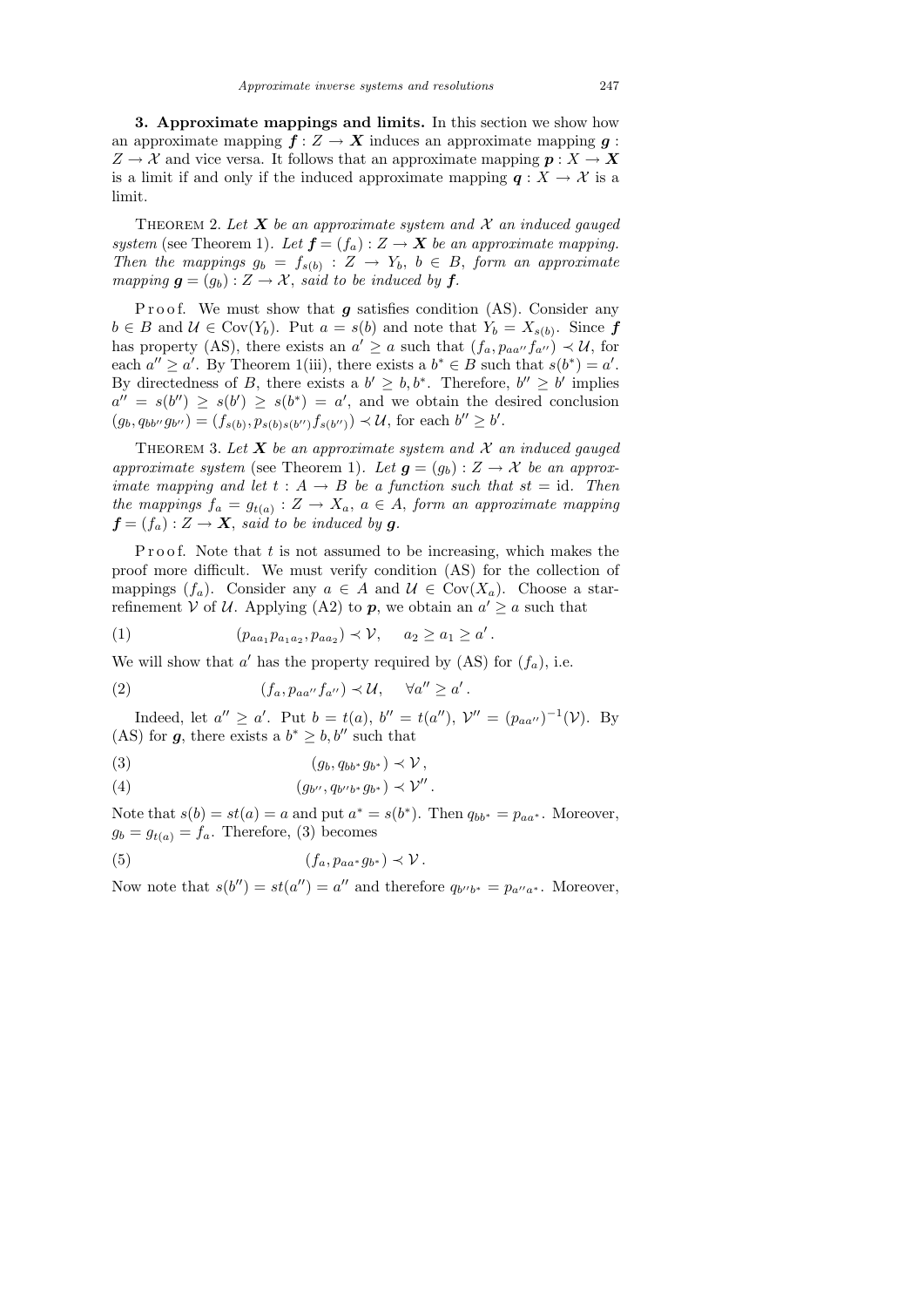$f_{a''}=g_{t(a'')}=g_{b''}.$  Consequently, application of  $p_{aa''}$  to (4) yields (6)  $(p_{aa''}f_{a''}, p_{aa''}p_{a''a*}g_{b*}) \prec \mathcal{V}.$ 

Next, note that  $b^* \geq b''$  implies  $a^* = s(b^*) \geq s(b'') = a''$ . Since  $a'' \geq a'$ , (1) yields

(7) 
$$
(p_{aa''}p_{a''a^*}, p_{aa^*}) \prec \mathcal{V}.
$$

Therefore, one has also

(8) 
$$
(p_{aa''}p_{a''a^*}g_{b^*}, p_{aa^*}g_{b^*}) \prec \mathcal{V}.
$$

Since st( $V$ )  $\prec U$ , (5), (6) and (8) yield the desired relation (2).

We now apply Theorems 2 and 3 to limits.

THEOREM 4. Let  $X$  be an approximate system and let  $X$  be an induced gauged system (see Theorem 1). Let  $p = (p_a) : X \to X$  be an approximate mapping and let  $q = (q_b) : X \to X$  be an induced approximate mapping (see Theorem 2). If **p** is a limit and all  $X_a$  are Tikhonov spaces, then **q** is a limit. Conversely, if  $q$  is a limit, then also  $p$  is a limit.

P r o o f. First assume that **p** is a limit and recall that **q** is given by  $q_b =$  $p_{s(b)}$ . We must show that for any approximate mapping  $g = (g_b) : Z \to \mathcal{X}$ , there is a unique mapping  $\phi: Z \to X$  such that

(9) 
$$
q_b \phi = g_b, \quad \forall b \in B.
$$

By Theorem 3, g induces an approximate mapping  $f = (f_a) : Z \to X$ , where  $f_a = g_{t(a)}$  and  $t : A \to B$  is a function such that  $st = id$ . Now the definition of an approximate mapping yields a mapping  $\phi: Z \to X$  such that

(10) 
$$
p_a \phi = f_a, \quad \forall a \in A.
$$

From (10), we derive

(11) 
$$
q_b \phi = g_{ts(b)}, \quad \forall b \in B,
$$

because  $q_b \phi = p_{s(b)} \phi = f_{s(b)} = g_{ts(b)}$ . In order to obtain the desired equality (9), it suffices to show that  $g_b = g_{ts(b)}$ , for each  $b \in B$ . Since  $Y_b = X_{s(b)}$ is a Tikhonov space, it suffices to show that, for each normal covering  $U$  of  $Y_b$ , one has

(12) (gb, gts(b) ) ≺ U .

However, this is an easy consequence of  $(AS)$  for g. Indeed, if  $\mathcal V$  is a starrefinement of U, we can find a  $b' \geq b$ ,  $ts(b)$  such that

(13) 
$$
(g_b, q_{bb'}g_{b'}) \prec \mathcal{V}, \quad (g_{ts(b)}, q_{ts(b)b'}g_{b'}) \prec \mathcal{V}.
$$

Now note that  $q_{ts(b)b'} = p_{s(b)s(b')} = q_{bb'}$ , because  $sts = s$ . Therefore, (12) follows from (13). It remains to show uniqueness of  $\phi$ . Assume that we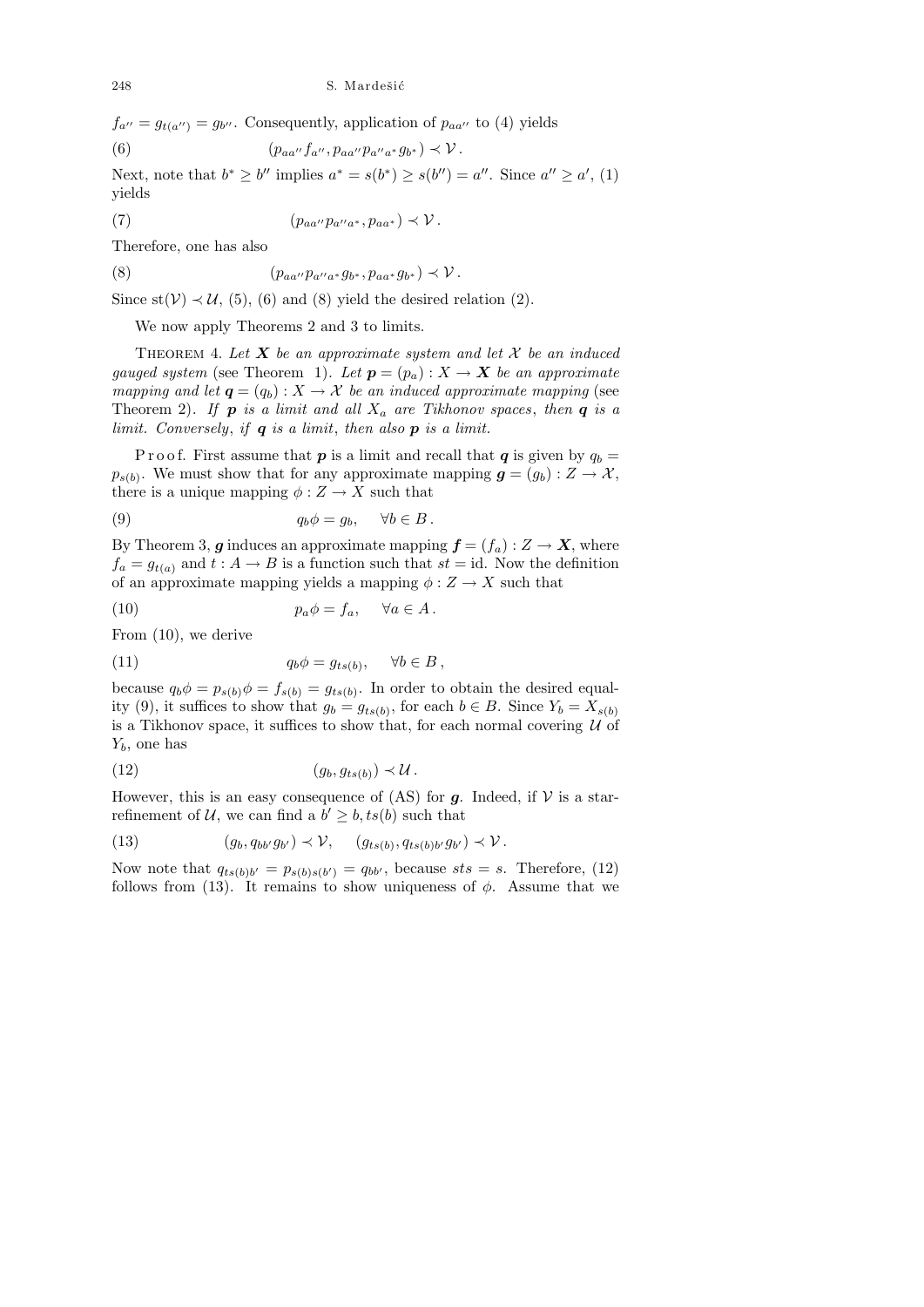also have a mapping  $\psi : Z \to X$  with the property  $q_b \psi = g_b, b \in B$ . Then  $f_a = g_{t(a)} = q_{t(a)}\psi = p_{st(a)}\psi = p_a\psi$ , for all  $a \in A$ . Consequently,  $\psi = \phi$ .

To prove the converse we do not need the assumption that the spaces are Tikhonov. We assume that  $q$  is a limit and need to prove that also  $p$  is a limit. We must prove that for any approximate mapping  $f = (f_a) : Z \to X$ , there is a unique mapping  $\phi : Z \to X$  which satisfies (10). Consider the induced approximate mapping  $g: Z \to \mathcal{X}$  given by the mappings  $g_b = f_{s(b)}$ (see Theorem 2). Since q is a limit, there exists a unique mapping  $\phi: Z \to X$ such that  $q_b\phi = g_b$ , for all  $b \in B$ . Since  $s : B \to A$  is onto, each  $a \in A$ admits a  $b \in B$  such that  $a = s(b)$ . Therefore,  $p_a \phi = p_{s(b)} \phi = q_b \phi =$  $g_b = f_{s(b)} = f_a, a \in A$ . Now assume that  $\psi : Z \to X$  is another mapping satisfying  $p_a \psi = f_a$ , for all  $a \in A$ . Then for any  $b \in B$  and  $a = s(b)$  one has  $q_b\psi = p_{s(b)}\psi = p_a\psi = f_a = f_{s(b)} = g_b$ . By the uniqueness of  $\phi$ , we conclude that  $\psi = \phi$ .

COROLLARY 1. Every approximate system of Tikhonov spaces  $X$  has a limit  $p: X \to X$ ,  $X = \lim X$ , which is unique up to natural homeomorphism.

COROLLARY 2. If  $X$  is a usual inverse system of Tikhonov spaces, then limits in the usual sense and in the sense of Definition 3 coincide.

Both corollaries are immediate consequences of Theorem 4 and the corresponding results for gauged approximate systems [7, Theorem 1.14 and Remark 1.15].

THEOREM 5. The limit of an approximate system  $X$  of topologically complete spaces is topologically complete.

P r o o f. Applying Theorem 4 to a limit  $p: X \to X$ , we conclude that the induced approximate mapping  $p: X \to \mathcal{X}$  is also a limit. Since all the members of X are topologically complete spaces  $Y_b = X_{s(a)}$  and the corresponding result holds for gauged approximate systems [7, Theorem 1.17], we conclude that  $X$  is topologically complete.

Similarly, using [7, Theorem 4.1], one obtains the following result.

THEOREM 6. The limit of an approximate system  $X$  of (non-empty) compact Hausdorff spaces is a (non-empty) compact Hausdorff space.

4. Approximate resolutions. All results in this section will be derived from the following theorem.

THEOREM 7. Let  $p = (p_a) : X \to X$  be an approximate mapping and let  $q = (q_b) : X \to X$  be an induced approximate mapping (see Theorem 2). Then  $p$  is a resolution if and only if  $q$  is a gauged approximate resolution.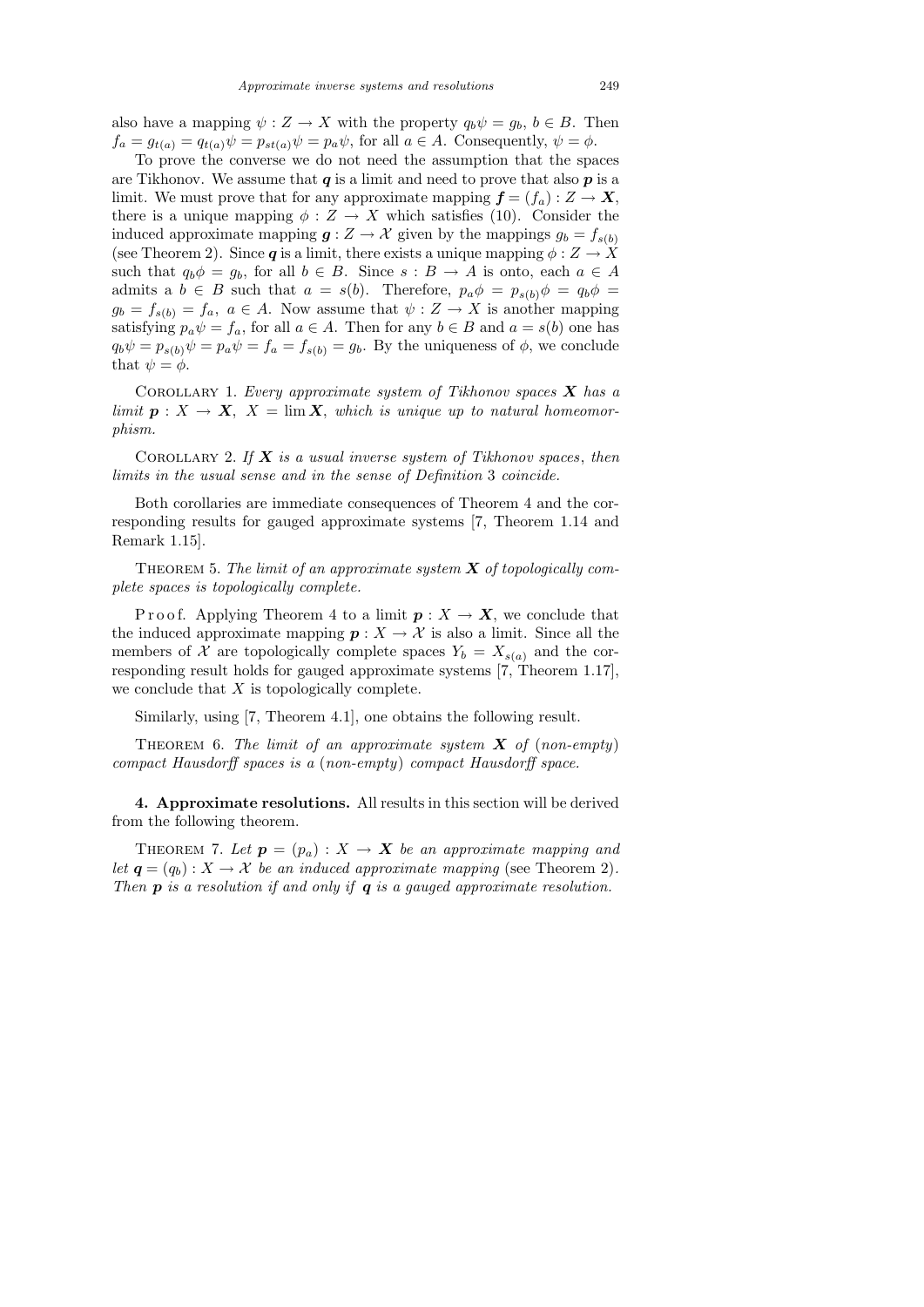250 S. Mardešić

T. Watanabe proved the analogous result for (commutative) resolutions and approximate resolutions in his sense [9, Proposition 3.7]. Note that his approximate resolutions are commutative and therefore a very special case of our approximate resolutions.

We precede the proof by introducing and analyzing a formally weaker, but equivalent, form of properties (R1) and (R2) for an approximate mapping  $p: X \to X$ .

 $(R1)$ <sup>∗</sup> For any polyhedron P, open covering V of P and mapping  $f : X \to$ P, there exist an  $a \in A$  and a mapping  $g: X_a \to P$  satisfying  $(pp_a, f) \to V$ .

 $(R2)$ <sup>∗</sup> For any polyhedron P and open covering V of P, there exists a  $\mathcal{V}' \in \text{Cov}(P)$  such that, for any  $a \in A$  and mappings  $g, g' : X_a \to P$  which satisfy  $(gp_a, g'p_a) \prec \mathcal{V}'$ , there exists an  $a' \geq a$  such that  $(gp_{aa'}, g'p_{aa'}) \prec \mathcal{V}$ .

LEMMA 1. For an approximate mapping  $p: X \to X$ ,  $(R1)^*$  is equivalent to  $(R1)$  and  $(R2)*$  is equivalent to  $(R2)$ .

The proof of this statement for gauged systems, given in [7, Remark 2.6], applies to the present more general situation because it uses only properties (A2) and (AS), which are still valid.

Proof of Theorem 7. First assume that  $p$  is a resolution. We must show that  $q$  satisfies conditions (R1) and (R2). Let P be a polyhedron,  $V \in \text{Cov}(P)$  and let  $f: X \to P$  be a mapping. Since **p** satisfies (R1), there exists an  $a \in A$  such that, for any  $a' \geq a$ , there is a mapping  $g: X_{a'} \to P$ such that  $(f, gp_{a'}) \prec \mathcal{V}$ . Since  $s : B \to A$  is onto, there is a  $b \in B$  such that  $s(b) = a$ . If  $b' \in B$ ,  $b' \ge b$ , then  $a' = s(b') \ge s(b) = a$ . Therefore,  $(f, gq_{b'}) =$  $(f, gp_{s(b)}) = (f, gp_{a'}) \prec \mathcal{V}$ , as required by (R1). In order to verify (R2), for P and  $\mathcal{V}$ , choose  $\mathcal{V}' \in \text{Cov}(P)$  by (R2) applied to p. Consider a  $b \in B$  and mappings  $g, g' : Y_b \to P$  such that  $(gq_b, g'q_b) \prec \mathcal{V}'$ , i.e.  $(gp_{s(b)}, g'p_{s(b)}) \prec \mathcal{V}'$ . By the choice of  $\mathcal{V}'$ , there exists an  $a' \in A$ ,  $a' \geq s(b)$ , such that

(1) 
$$
(gp_{s(b)a''}, g'p_{s(b)a''}) \prec \mathcal{V}, \quad \forall a'' \in A, a'' \ge a'.
$$

Since  $s : B \to A$  is onto, there exists an element  $b^* \in B$  such that  $s(b^*) = a'$ . By the directedness of B, there exists a  $b' \in B$  such that  $b' \geq b, b^*$ . Now assume that  $b'' \in B$  and  $b'' \ge b'$ . Then  $a'' = s(b'') \ge s(b') \ge s(b^*) = a'$ . Therefore, (1) becomes

(2) 
$$
(g q_{bb''}, g' q_{bb''}) \prec \mathcal{V}, \quad \forall b'' \geq b',
$$

which is the desired condition (R2).

We now assume that  $q$  is a resolution and must show that  $p$  has properties (R1) and (R2). In view of Lemma 1, it suffices to show that  $p$  has properties  $(R1)^*$  and  $(R2)^*$ . Let P be a polyhedron,  $V \in Cov(P)$  a covering and  $f: X \to P$  a mapping. By  $(R1)^*$  for q, there exist a  $b \in B$  and a mapping  $g: Y_b \to P$  such that  $(f, g q_b) \to V$ . Putting  $a = s(b)$ , we have  $X_a = Y_b$ ,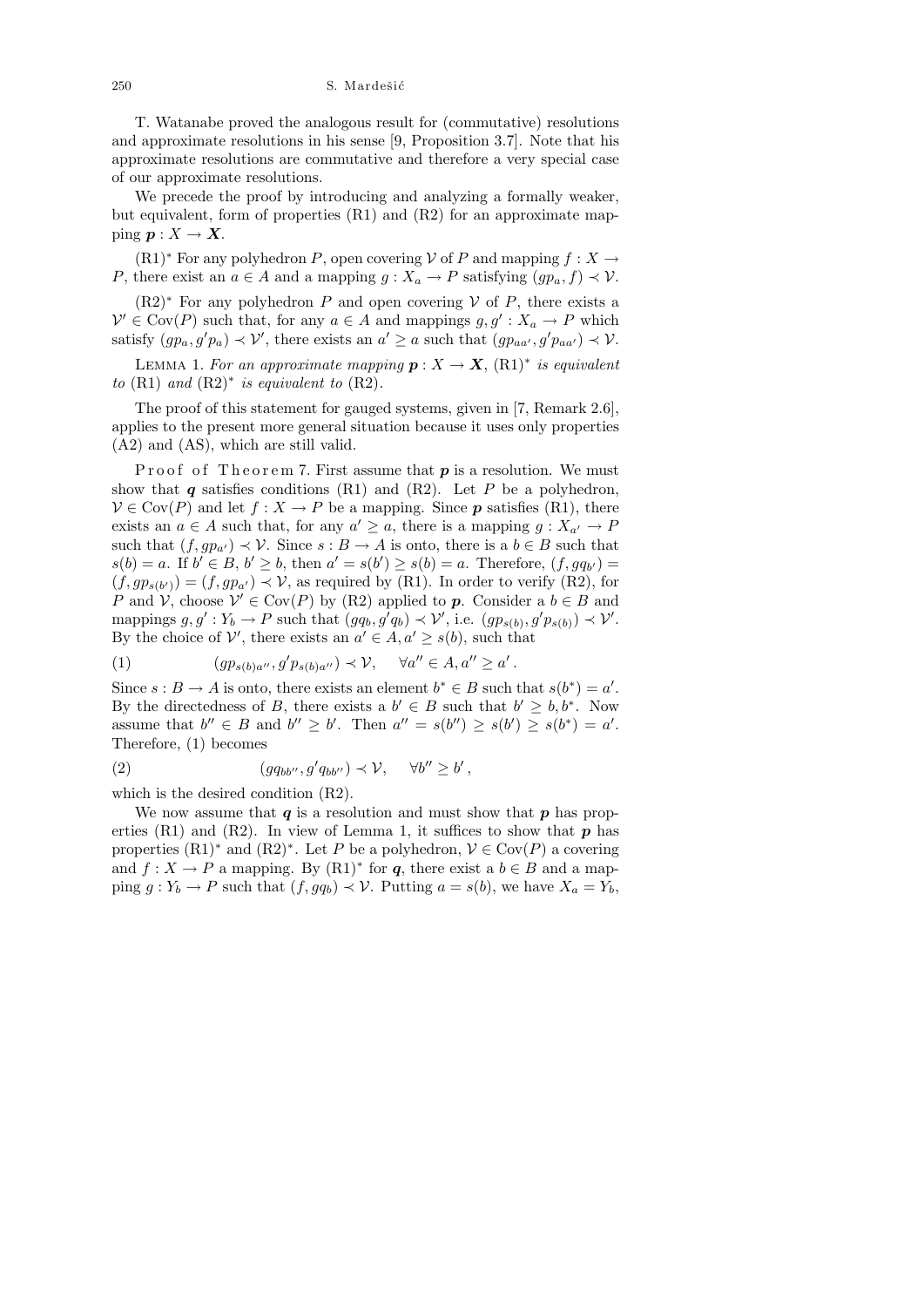$p_a = q_b$  and therefore,  $g : X_a \to P$  has the property required by  $(R1)^*$ for p.

In order to verify condition  $(R2)$ <sup>\*</sup> for  $p$ , consider again a polyhedron  $P$ and a covering  $V \in \text{Cov}(P)$ . Choose  $V' \in \text{Cov}(P)$  by applying  $(R2)^*$  to q. We claim that  $\mathcal{V}'$  satisfies  $(R2)^*$  also for p. Indeed, let  $a \in A$  and let  $g, g' : X_a \to P$  be mappings such that  $(gp_a, g'p_a) \prec \mathcal{V}'$ . Choose  $b \in B$  so that  $s(b) = a$ . Then, by the choice of  $\mathcal{V}'$ , there exists a  $b' \geq b$  such that  $(gq_{bb'}, g'q_{bb'}) \prec \mathcal{V}$ . Clearly,  $a' = s(b')$  has the property required by  $(R1)^*$ for p.

THEOREM 8. Let  $p : X \to X$  be an approximate resolution. If all the spaces  $X_a$ ,  $a \in A$ , are Tikhonov spaces and X is topologically complete (i.e. admits a complete uniform structure), then  $p$  is a limit.

P r o o f. By Theorem 7, the induced approximate mapping  $q: X \to X$ is a gauged approximate resolution. By Theorem 1(ii), the members of  $X$ are Tikhonov spaces. Therefore, by [7, Theorem 3.1],  $q$  is a limit. Now, Theorem 4 yields the desired conclusion that also  $p$  is a limit.

Theorem 8 explains the assertion made in the Introduction that approximate resolutions can be viewed as a special case of inverse limits. The converse does not hold even for limits of inverse sequences of metric spaces (see, e.g. [6, I, 6.3, Remark 4] or [7, Example 3.2]).

The next theorem shows that in the compact situation approximate resolutions coincide with limits.

THEOREM 9. Let  $p: X \to X$  be an approximate mapping and let all  $X_a$ ,  $a \in A$ , be compact Hausdorff spaces. If **p** is an approximate resolution and X is topologically complete, e.g. if it is paracompact, then  $p$  is a limit and X is compact. Conversely, if  $p$  is a limit, then X is a compact Hausdorff space and **p** is an approximate resolution.

Proof. The first assertion follows from Theorems 8 and 6. For the second assertion, consider the induced approximate mapping  $q: X \to \mathcal{X}$ . By Theorem 4,  $q$  is a limit. By [7, Theorem 4.2],  $q$  is a gauged approximate resolution. Consequently, Theorem 7 proves that  $p$  is an approximate resolution.

R e m a r k 3. In the analogue of the first assertion for gauged resolutions [7, Theorem 4.21], the assumption that  $X$  is topologically complete was erroneously omitted. That such a condition is indeed needed follows from this result of I. Lončar  $[2,$  Theorem 3.14. A normal space X is countably compact if and only if it admits a resolution  $p : X \to X$  all of whose members  $X_a$  are metric compacta. E.g. the long line  $\{\alpha \mid \alpha < \omega_1\}$  is a countably compact normal space and therefore admits a resolution formed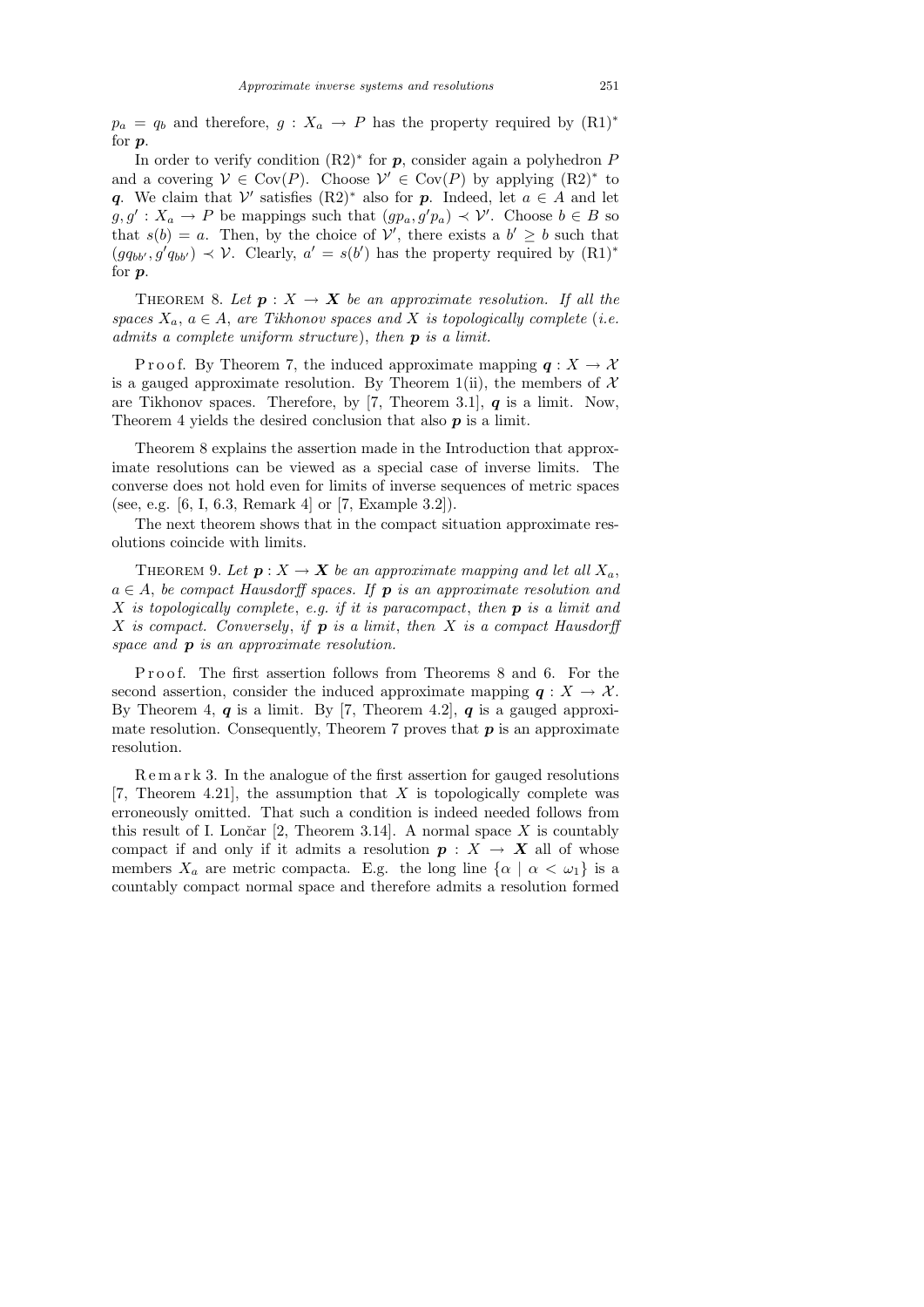by metric compacta. On the other hand, it cannot be a limit of compact spaces because it is not compact.

5. Characterizing approximate resolutions. In [7, Theorem 2.8], gauged approximate resolutions were characterized as approximate mappings  $p: X \to \mathcal{X}$  having the following two properties:

(B1) For any  $\mathcal{U} \in \text{Cov}(X)$ , there exists an  $a \in A$  such that for any  $a' \ge a$ there exists a  $W \in \text{Cov}(X_{a'})$  for which  $(p_{a'})^{-1}(W) \prec \mathcal{U}$ .

(B2) For any  $a \in A$  and  $W \in Cov(X_a)$ , there exists an  $a' \ge a$  such that  $p_{aa''}(X_{a''}) \subseteq \text{st}(p_a(X), W)$ , for each  $a'' \ge a'$ .

Properties (B1) and (B2) are usually easier to verify than properties (R1) and (R2). Therefore, the following theorem is useful.

THEOREM 10. An approximate mapping  $p: X \rightarrow X$  is an approximate resolution if and only if it has properties (B1) and (B2).

We precede the proof by introducing formally weaker, but equivalent versions of the above properties.

 $(B1)^*$  For any  $\mathcal{U} \in \text{Cov}(X)$ , there exist an  $a \in A$  and a  $\mathcal{W} \in \text{Cov}(X_a)$ such that  $p_a^{-1}(\mathcal{W}) \prec \mathcal{U}$ .

 $(B2)^*$  For any  $a \in A$  and  $W \in Cov(X_a)$ , there exists an  $a' \ge a$  such that  $p_{aa'}(X_{a'}) \subseteq \text{st}(p_a(X), \mathcal{W}).$ 

Notice that the same properties (B1)<sup>∗</sup> and (B2)<sup>∗</sup> appear in [7]. On the contrary, properties denoted in [7] by (B1) and (B2) involve meshes and therefore differ from the present properties (B1) and (B2).

LEMMA 2. For an approximate mapping  $p: X \to X$ ,  $(B1)^*$  is equivalent to  $(B1)$  and  $(B2)^*$  is equivalent to  $(B2)$ .

In the proof we need this simple fact.

LEMMA 3. Let  $f, g: X \to Y$  be mappings and let  $\mathcal{U} \in \text{Cov}(X), \mathcal{V}, \mathcal{W} \in$ Cov(Y). If  $f^{-1}(\mathcal{V}) \prec \mathcal{U}$ , st $(\mathcal{W}) \prec \mathcal{V}$  and  $(f, g) \prec \mathcal{W}$ , then  $g^{-1}(\mathcal{W}) \prec \mathcal{U}$ .

Proof of Lemma 2. That  $(B1)$  implies  $(B1)^*$  and  $(B2)$  implies  $(B2)^*$ is obvious. Now assume that  $p = (p_a)$  has property  $(B1)^*$ . Then for a given  $\mathcal{U} \in \text{Cov}(X)$ , there exist an  $a^* \in A$  and a  $\mathcal{V} \in \text{Cov}(X_{a^*})$  such that  $p_{a^*}^{-1}(\mathcal{V}) \prec$ U. Choose a  $W' \in Cov(X_{a^*})$  such that  $st(W') \prec V$ . By (AS), there exists an  $a \ge a^*$  such that for any  $a' \ge a$  one has  $(p_{a^*}, p_{a^*a'}p_{a'}) \prec \mathcal{W}'$ . Then Lemma 3, applied to  $p_a^*, p_{a^*a'}p_{a'}$ , yields  $(p_{a^*a'}p_{a'})^{-1} = (p_{a'})^{-1}(p_{a^*a'})^{-1}(\mathcal{W}')$  $\prec \mathcal{U}$ . Therefore, if we put  $\mathcal{W} = (p_{a^*a'})^{-1}(\mathcal{W}') \in \text{Cov}(X_{a'})$ , we obtain the desired conclusion  $(p_{a'})^{-1}(\mathcal{W}) \prec \mathcal{U}$ .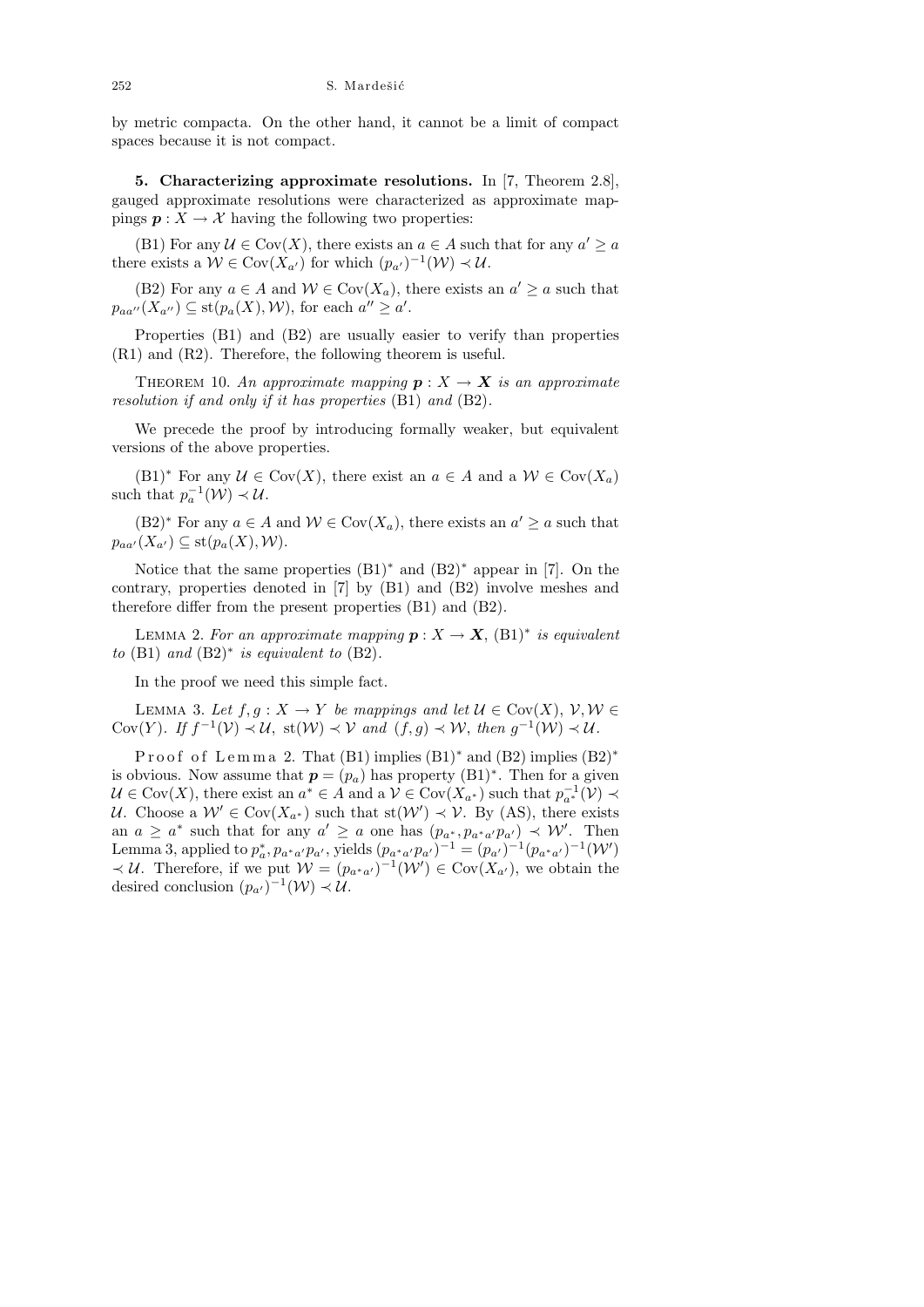To show that  $(B2)^*$  implies  $(B2)$ , consider an  $a \in A$  and a  $\mathcal{V} \in \text{Cov}(X_a)$ . Choose a W so fine that  $st^2(W)$  refines V. By (A2) and (AS), there exists an  $a^* \geq a$  such that

(1) 
$$
(p_{aa_1}p_{a_1a_2}, p_{aa_2}) \prec \mathcal{W}, \quad a^* \le a_1 \le a_2,
$$

(2) 
$$
(p_{aa_1}p_{a_1}, p_a) \prec \mathcal{W}, \quad a^* \leq a_1.
$$

Put  $\mathcal{W}^* = (p_{aa^*})^{-1}(\mathcal{W})$ . Now apply  $(B2)^*$  to  $a^*$  and  $\mathcal{W}^*$ . One obtains an element  $a' \geq a^*$  such that

(3) 
$$
p_{a^*a'}(X_{a'}) \subseteq \mathrm{st}(p_{a^*}(X), \mathcal{W}^*).
$$

Note that this inclusion implies

(4) 
$$
p_{aa^*}p_{a^*a'}(X_{a'}) \subseteq \text{st}(p_{aa^*}p_{a^*}(X), \mathcal{W}).
$$

If  $a'' \ge a'$  and  $x_{a''} \in X_{a''}$ , (2) yields a set  $W_1 \in \mathcal{W}$  such that

$$
p_{aa'}p_{a'a''}(x_{a''}), p_{a''}(x_{a''}) \in W_1.
$$

For  $x_{a'} = p_{a'a''}(x_{a''}) \in X_{a'}$ , (1) yields a  $W_2 \in \mathcal{W}$  such that

$$
p_{aa^*}p_{a^*a'}(x_{a'}), p_{aa'}(x_{a'}) \in W_2.
$$

Since  $p_{a^*a'}(x_{a'}) \in p_{a^*a'}X_{a'}$ , (4) yields an  $x \in X$  and a  $W_3 \in \mathcal{W}$  such that

$$
p_{aa^*}p_{a^*a'}(x_{a'}), p_{aa^*}p_{a^*}(x) \in W_3.
$$

Finally, (2) yields a  $W_4 \in \mathcal{W}$  such that

$$
p_{aa^*}p_{a^*}(x), p_a(x) \in W_4 \in \mathcal{W}.
$$

Since  $st^2(W)$  refines V, there is a  $V \in V$  such that  $W_1 \cup ... \cup W_4 \subseteq V$ . Therefore,

$$
p_{aa''}(x_{a''}) \in \mathrm{st}(p_a(x), \mathcal{V}) \subseteq \mathrm{st}(p_a(X), \mathcal{V}).
$$

We have thus proved the desired relation

$$
p_{aa''}(X_{a''}) \subseteq \mathrm{st}(p_a(X), \mathcal{V}) .
$$

In the proof of Theorem 10 we also need the following lemma.

LEMMA 4. Let  $p: X \to X$  be an approximate mapping and let  $q: X \to X$ be an induced approximate mapping. Then  $p$  has properties (B1), (B2) if and only if  $q$  has properties (B1), (B2) in the sense of [7].

P r o o f. First assume that p has property (B1). Then, for  $\mathcal{U} \in \text{Cov}(X)$ , there is an  $a \in A$  and a  $\mathcal{V} \in \text{Cov}(X_a)$  such that  $(p_a)^{-1}(\mathcal{V}) \prec \mathcal{U}$ . By Theorem 1(iii), there is an element  $b \in B$  such that  $a = s(b)$ . Therefore,  $q_b = p_a$  and we obtain

$$
(5) \t\t (q_b)^{-1}(\mathcal{V}) \prec \mathcal{U},
$$

which is  $(B1)^*$  for q. By [7, Remark 2.9], this implies  $(B1)$  for q (in the sense of [7]).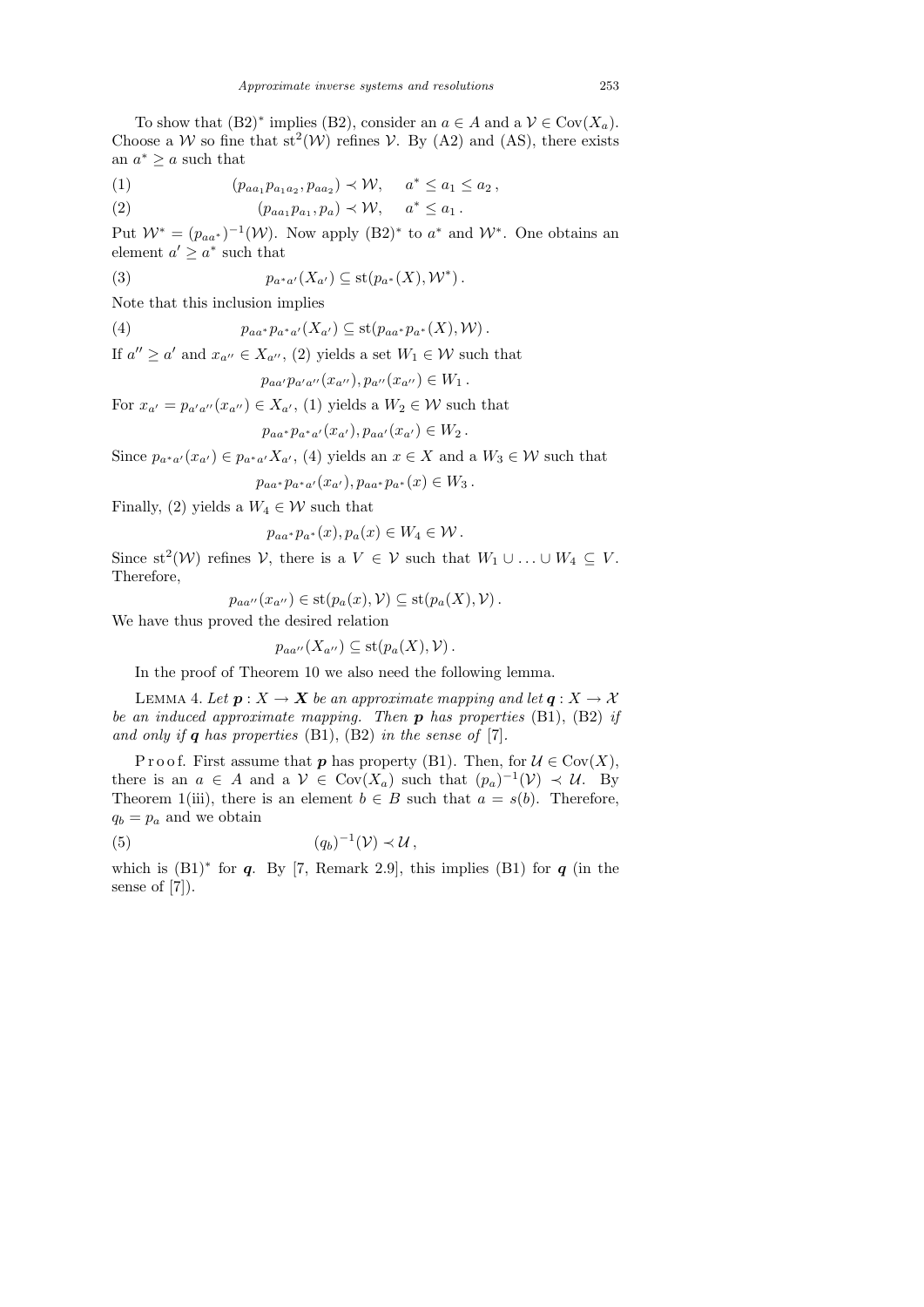If **p** has property (B2), then for any  $b \in B$  and  $\mathcal{U} \in \text{Cov}(Y_b)$ , we have  $a = s(b) \in A$  and  $Y_b = X_a$ . Applying (B2) to a and  $\mathcal{U} \in \text{Cov}(X_a)$ , we obtain an  $a' \geq a$  such that

(6) 
$$
p_{aa''}(X_{a''}) \subseteq \mathrm{st}(p_a(X),\mathcal{U}), \quad \forall a'' \geq a'.
$$

Since  $s : B \to A$  is onto, there exists a  $b^* \in B$  such that  $s(b^*) = a'$ . Now choose for b' any element of B such that  $b' \geq b, b^*$ . If  $b'' \geq b'$ , we see that  $a'' = s(b'') \ge a'$  and thus  $q_{bb''} = p_{aa''}, q_{b''} = p_{a''}.$  Therefore, (6) becomes

(7) 
$$
q_{bb''}(Y_{b''}) \subseteq \text{st}(q_b(X), \mathcal{U}), \quad \forall b'' \geq b'.
$$

This establishes property  $(B2)$ <sup>∗∗∗</sup> of [7], which is equivalent to  $(B2)$  of [7] (see [7, Remark 2.10]).

Now assume that  $q$  has properties (B1) and (B2) of [7]. By Lemma 2, it suffices to prove that **p** has properties  $(B1)^*$  and  $(B2)^*$ . If  $\mathcal{U} \in \text{Cov}(X)$ ,  $(B1)$ <sup>\*</sup> for q (which is equivalent to  $(B1)$  of [7] by [7, Remark 2.9]) yields a  $b \in B$  and a  $V \in \text{Cov}(Y_b)$  which satisfy (5). However, this yields the analogous relation for  $a = s(b)$ , which is property  $(B1)^*$  for  $p$ . Now let  $a \in A$ ,  $V \in Cov(X_a)$ . Choose  $b \in B$  so that  $s(b) = a$ . Then  $(B2)^*$  for q (which is equivalent to (B2) of [7] by [7, Remark 2.10]) yields a  $b' \geq b$  such that  $q_{bb'}(Y_{b'}) \subseteq st(q_b(X), V)$ . Putting  $a' = s(b')$ , one obtains condition  $(B2)^*$ for p.

P roof of Theorem 10. Let  $q: X \to X$  be an induced approximate mapping. If  $p$  is an approximate resolution, then  $q$  is a gauged approximate resolution (Theorem 4). Therefore, [7, Theorem 2.8] shows that  $q$  has properties (B1) and (B2). Now Lemma 4 yields the desired conclusion that also  $p$  has these properties. Conversely, if  $p$  has properties (B1), (B2), then so does  $q$ , because of Lemma 4. Therefore, by [7, Theorem 2.8],  $q$  is a gauged approximate resolution. Now Theorem 7 yields the desired conclusion that p is an approximate resolution.

THEOREM 11. A topological space has covering dimension dim  $X \leq n$  if and only if X admits an approximate resolution  $p: X \to X$  consisting of polyhedra  $X_a$  of dimension dim  $X_a \leq n$ .

P r o o f. That the condition is necessary follows immediately from property (B1). The sufficiency was proved by T. Watanabe [10], who produced a gauged approximate resolution with the desired properties.

In a similar way one can see that recent results on  $\wp$ -like spaces [4] also hold for approximate resolutions as defined in the present paper.